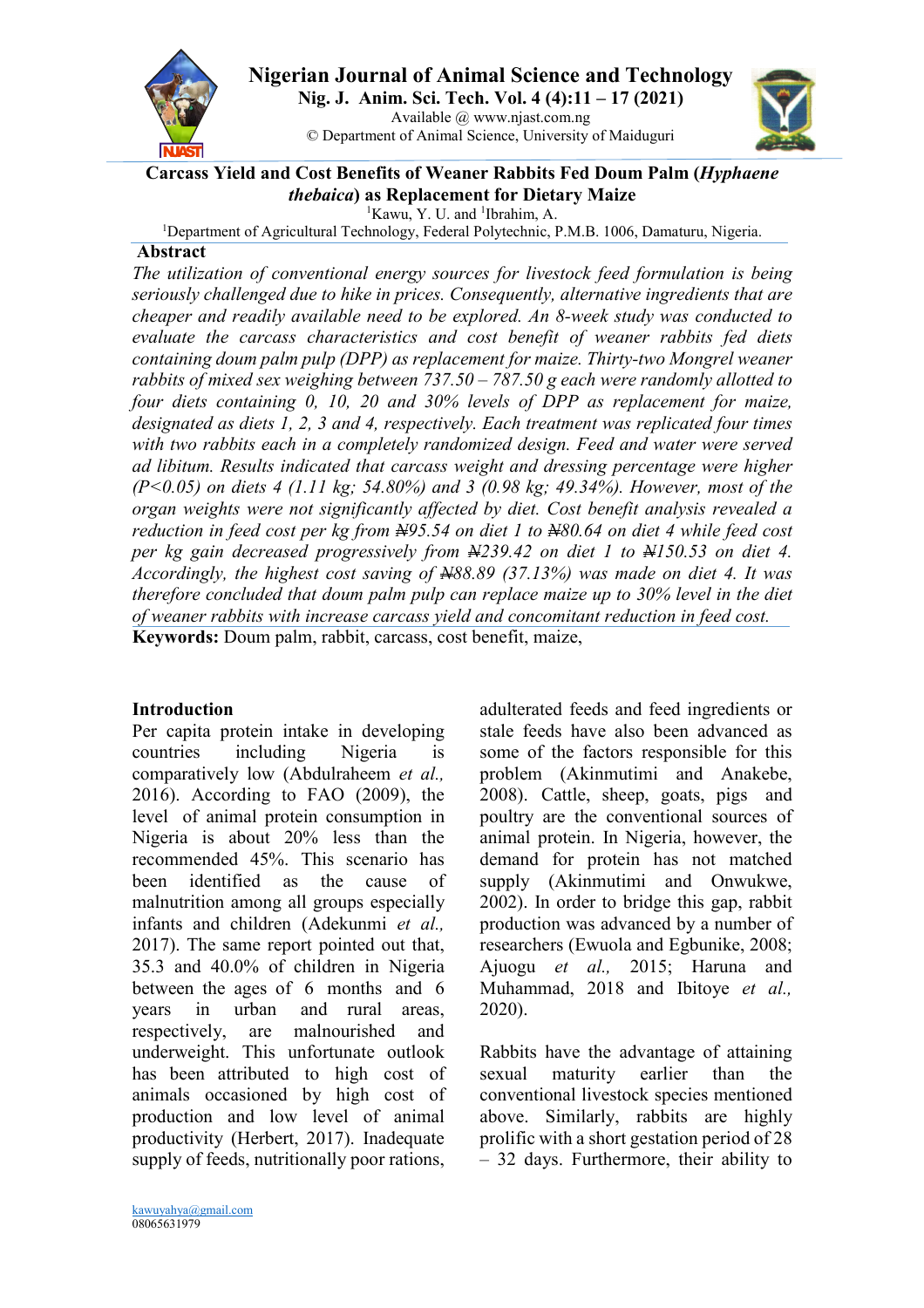efficiently utilize forages and fibrous plant materials is amazing. Another advantage that rabbits have is that its meat is low in fat content with a higher percent of minerals than other meats, nearly of the same nutritive value as beef and comparable to that of broiler chickens (Nistor *et al.,* 2013). In this regard, and to get the best out of rabbits, special attention need to be given to adequate rabbit nutrition. This will enhance its production for the provision of rabbit meat. Maize has hitherto remained the principal source of energy in livestock diets and constitutes between 35 – 50% of the animals' ration (Strydom, 2008). However, the everincreasing competition for grains between man, animals and industries, have put the livestock industry at disadvantage. It is therefore necessary to evaluate alternative energy sources that are relatively cheaper and more readily available. Doum palm (*Hyphaene thebaica*) is one of these feedstuff. Doum palm is a desert tree native to Egypt, Sub-Saharan Africa and West India. According to Waleed *et al*. (2014), Datti *et al*. (2020) and Kawu *et al*. (2021), the proximate composition of doum palm pulp is; crude protein content of  $2.17 - 6.09\%$ , crude fibre  $11.49 -$ 20.37%, ether extract 0.49 – 9.17%, ash 5.77 – 7.37% and metabolizable energy of 2254.50 – 2796.33 kcal/kg.

Previous studies (Ibrahim *et al*., 2018; Makinde *et al*., 2018) have shown that up to 20% of doum palm fruit pulp can replace dietary maize in in broiler chicken diets. The pulp has also been used successfully in the diets of African catfish (*Clarias gariepinus*) (Hanan *et al*., 2020). However, limited literature is available on its use in the diets of rabbits. The aim of this study was therefore to assess the effect of replacing dietary maize with doum palm fruit pulp on carcass yield and cost benefit of weaner rabbits.

### **Materials and methods Study Location**

The study was conducted at the Livestock unit, Teaching and Research Farm, Department of Animal Production, Abubakar Tafawa Balewa University, Bauchi. Bauchi State.

### **Procurement and processing of test material**

Mature, dry fruits of *Hypaene thebaica*  were purchased from Railway market, Bauchi, Bauchi State. Using a pestle and mortar, the epicarps which are more fibrous were removed from the fruits. Thereafter, the mesocarp (pulp) was removed in a second pestle and mortar milling process. After discarding the kernels, the pulp was further milled using a hammer mill with sieve size of 3mm. other feed ingredients were purchased from Muda lawal market in Bauchi.

# **Experimental Diets**

Four experimental diets in which doum palm pulp replaced maize at 0, 10, 20 and 30% levels, designated as diets 1, 2, 3 and 4 were formulated (Table 1). Samples of doum palm fruit pulp and that of experimental diets were analyzed for proximate composition according to AOAC (2006).

# **Management of Experimental Animals**

A total of thirty-two, Mongrel rabbits with average weight  $(737.50 \text{ and } 787.50 \text{ g})$ were randomly allocated to the four dietary treatments at eight per treatment, replicated four times (two rabbits per replication) in a completely randomized design (CRD). Each replicate was housed in a wood-wire cage measuring 50 x 42 x 34cm. Experimental diets and fresh drinking water were provided ad libitum throughout the 8 - weeks study period. For each day, a known quantity of feed was offered to each replicate and left-over collected the following morning.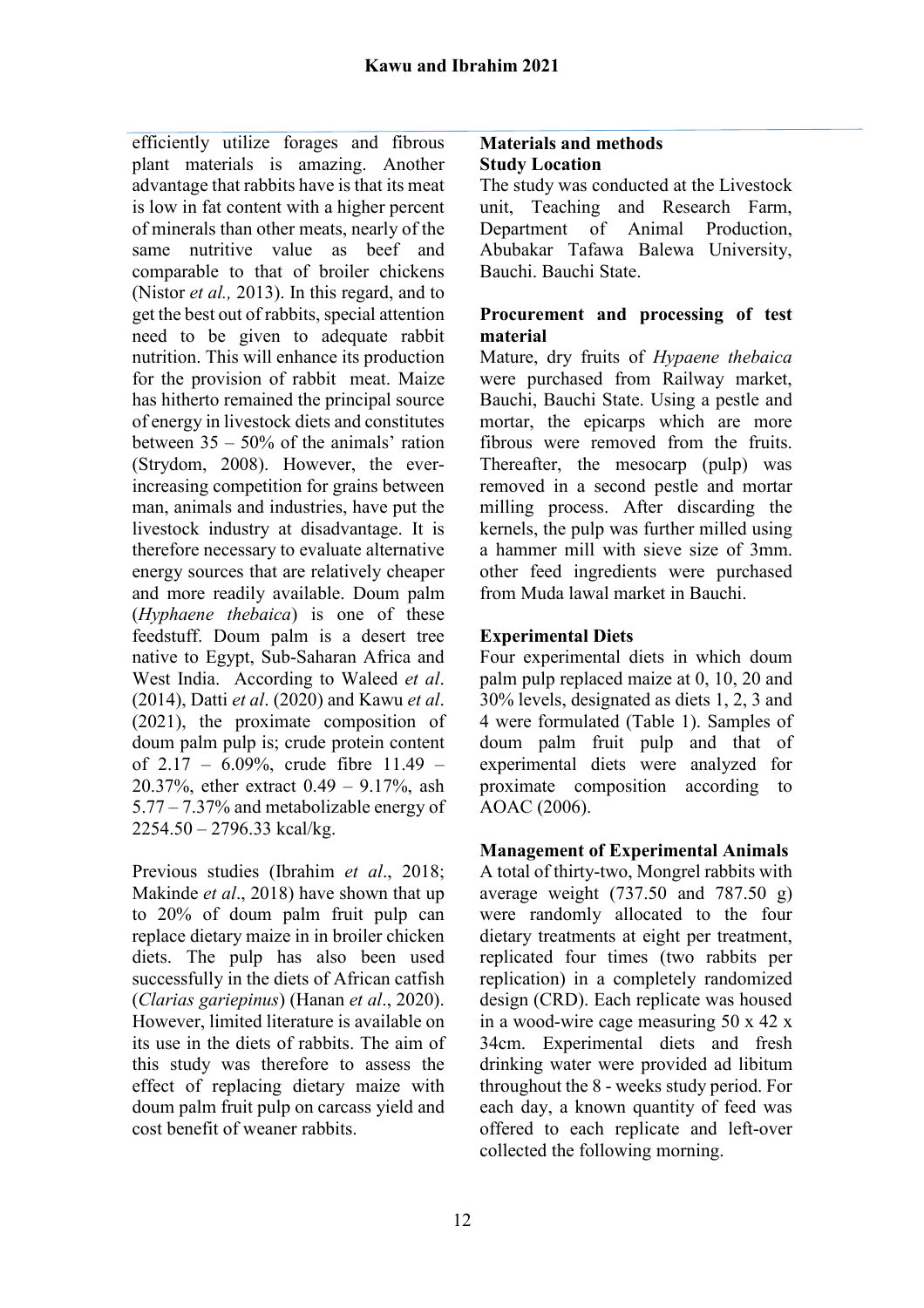# **Data Collection**

At the commencement of the study, initial weight of rabbits was determined using a 10 kg scale, thereafter body weight was measured at an interval of 7 days. Daily feed intake was obtained from the difference between feed offered and the left-over collected the following morning. Weight gain was determined by difference between two consecutive weighing. At the end of the feeding trial (8 weeks), four rabbits were randomly selected from each treatment (one per replicate), weighed, slaughtered and eviscerated. Carcass weight and that of selected organs (liver, heart, kidney, spleen and lungs) were also determined. Prices of feed ingredients at purchase were used to compute feed cost per kg. Feed cost per kg gain was obtained by dividing the value of total feed cost  $(\mathbf{H})$  by that of total weight gain while cost saving was a difference between feed cost per kg gain on the control diet and that a treatment diet.

# **Data Analysis**

All data were subjected to one-way analysis of variance using the SPSS v. 25 software. Mean separation was based on DMRT (Duncan, 1955).

### **Results and Discussion**

The proximate composition of doum palm pulp revealed that it has a crude protein value of 4.13%, crude fibre, 13.41%, ether extract 1.17% and metabolizable energy of 2708.24 kcal/kg (Table 1). These values are similar to those reported by Makinde *et al*. (2018) but higher than Datti *et al*. (2020). Live weight of rabbits was significantly  $(P<0.05)$  higher for those on diets  $4(2.05 \text{ kg})$  and  $3(1.99 \text{ kg})$ than those fed diets  $1(1.67 \text{ kg})$  and  $2(1.69 \text{ m})$ kg) which also did not differ.

Results for carcass and organ weights is presented in Table 2. Carcass weight also followed the same trend with live weight. Rabbits on diet 4 (1.11 kg) which were similar to those on diets 3 (0.98 kg), had higher (P<0.05) weights than those fed diets 3 (1.69 kg) which were similar to those on diet 1(1.67 kg). Rabbits fed diet 4 (54.30%) dressed higher ( $P<0.05$ ) and were similar to those on diet 3 (49.34%). However, those fed diet 2 (48.20%) which compared favourably with those on diet 3 did not differ from those fed diet 1 (44.37%). These values are comparable to 48.14 – 51.21% reported by Ibitoye *et al.*  (2020). No significant influence of diet was obtained for carcass length (15.75 – 17.00 cm), heart weight  $(0.28 - 0.36\%)$ , lungs weight  $(0.48 - 0.64\%)$  and liver weight  $(2.62 - 2.93\%)$ . These findings are in tandem with Haruna and Muhammad (2018). There was however significant difference among diets for spleen weight. Spleen weight of rabbits on diets 4 (0.58%) which did not differ from those on diet 3  $(0.30\%)$  outweighed  $(P<0.05)$ those on diets  $1(0.16\%)$  and  $2(0.12\%)$ which were the same. Kidney weight was significantly (P<0.05) higher on diet 1 (0.91%) which was similar to diets 3 (0.75%) and 4 (0.72%) and lower on diet 2 (0.70%). These values were similar to 0.68 – 0.78% reported by Ibitoye *et al.*  (2020) in male rabbits fed different energy sources. However, diets 3 and 4 did not differ from diet 2.

Cost benefit analysis (Table 3) showed that feed cost per kg decreased with increased level of DPP in the diet. Diet 1, which contained no DPP had the highest cost (N95.54) which decreased progressively to  $\text{\textcircled{H}}80.64$  in diet 4. Feed cost per kg gain also decreased with increased level of the test material in the diet from  $\frac{1239.42}{10}$  (diet 1) to  $\frac{1150.53}{100}$ (diet 4). Cost saving was highest on diet 4 (N88.89) (37.13%), followed by diet 3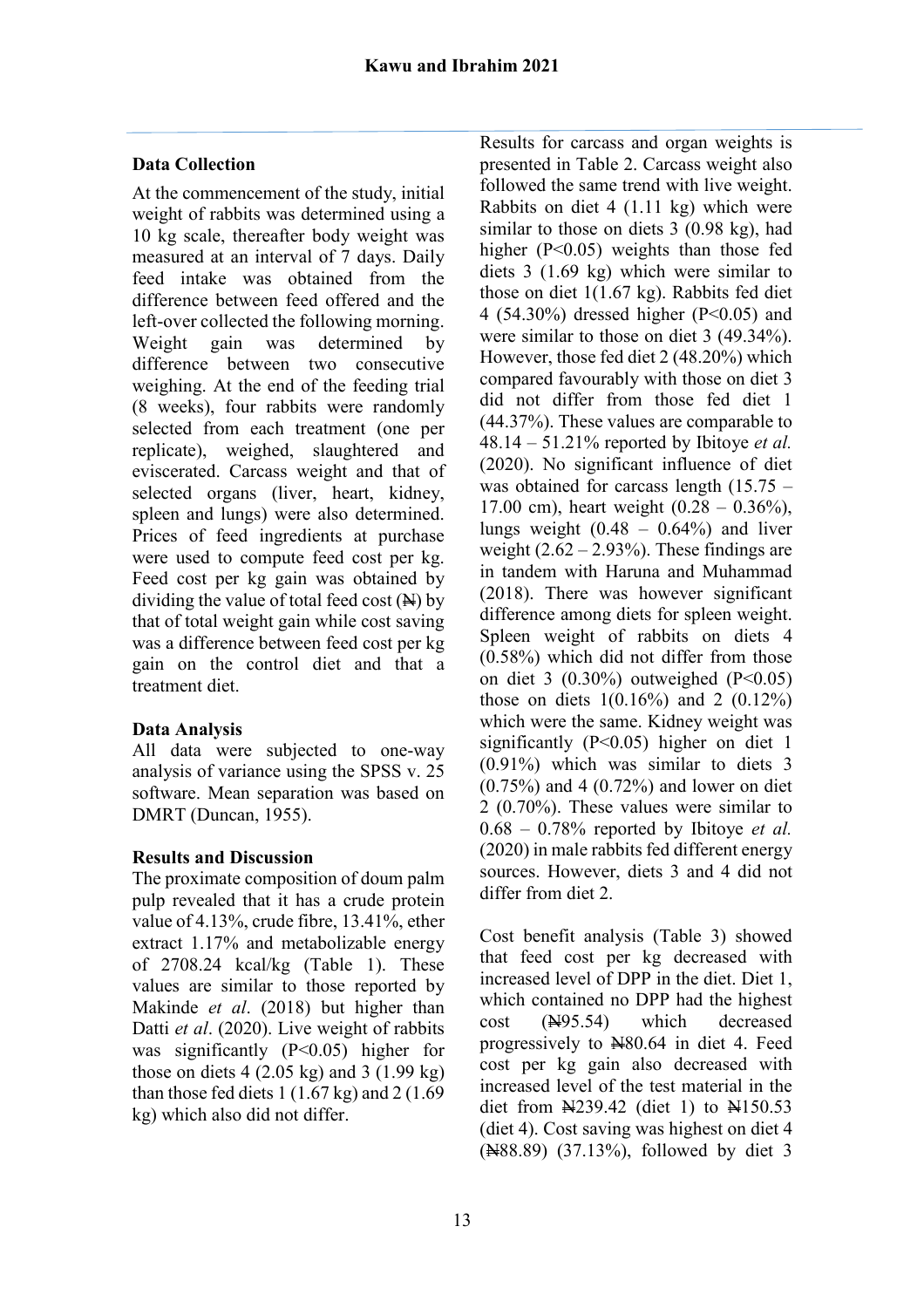(N82.24) (34.35%) and least on diet 2  $(\text{H18.09})$   $(7.55\%)$ . These values, except for diet 2 were higher than 21.52% reported by Chuka and Eze (2015) using probiotics supplementation at 0.08 g/ yeast/kg in the diets of weaner rabbits.

**Conclusion** 

Based on the results of this study, it was concluded that doum palm fruit pulp can replace maize up to 30% level in weaner rabbits diets with improved carcass weight and dressing percentage. The substitution of dietary maize with doum palm fruit pulp decreased feed cost and at 30% level gave a cost saving of 37.13%.

**Table 1: Ingredients and Percentage Composition of Dietary Levels of Doum Palm Pulp as Replacement for Maize fed to Weaner Rabbits**

| <b>DIETS</b>                 |         |                |         |                         |                  |  |  |  |
|------------------------------|---------|----------------|---------|-------------------------|------------------|--|--|--|
| Ingredient                   | 1       | $\overline{2}$ | 3       | $\overline{\mathbf{4}}$ |                  |  |  |  |
| Maize                        | 36.00   | 32.20          | 28.4    | 24.60                   |                  |  |  |  |
| Doum palm pulp               | 0.00    | 3.80           | 7.60    | 11.4                    |                  |  |  |  |
| Full-fat soya bean           | 19.20   | 19.20          | 19.20   | 19.20                   |                  |  |  |  |
| Wheat offal                  | 24.00   | 24.00          | 24.00   | 24.00                   |                  |  |  |  |
| Rice husk                    | 14.00   | 14.00          | 14.00   | 14.00                   |                  |  |  |  |
| Palm oil                     | 3.00    | 3.00           | 3.00    | 3.00                    |                  |  |  |  |
| <b>Bone Meal</b>             | 2.00    | 2.00           | 2.00    | 2.00                    |                  |  |  |  |
| Limestone                    | 1.00    | 1.00           | 1.00    | 1.00                    |                  |  |  |  |
| Salt                         | 0.30    | 0.30           | 0.30    | 0.30                    |                  |  |  |  |
| Premix                       | 0.30    | 0.30           | 0.30    | 0.30                    |                  |  |  |  |
| Methionine                   | 0.10    | 0.10           | 0.10    | 0.10                    |                  |  |  |  |
| Lysine                       | 0.10    | 0.10           | 0.10    | 0.10                    |                  |  |  |  |
| <b>Total</b>                 | 100     | 100            | 100     | <b>100</b>              | <b>Doum Palm</b> |  |  |  |
|                              |         |                |         |                         | Pulp             |  |  |  |
| <b>Proximate composition</b> |         |                |         |                         |                  |  |  |  |
| Crude Protein $(\% )$        | 16.36   | 16.28          | 16.19   | 16.10                   | 4.13             |  |  |  |
| Crude Fibre $(\% )$          | 10.53   | 10.57          | 10.62   | 10.65                   | 13.41            |  |  |  |
| Ether Extract $(\% )$        | 5.88    | 5.86           | 5.84    | 5.81                    | 1.17             |  |  |  |
| Metabolizable                | 2612.14 | 2587.62        | 2551.08 | 2527.36                 | 2708.24          |  |  |  |
| Energy (kcal/kg)             |         |                |         |                         |                  |  |  |  |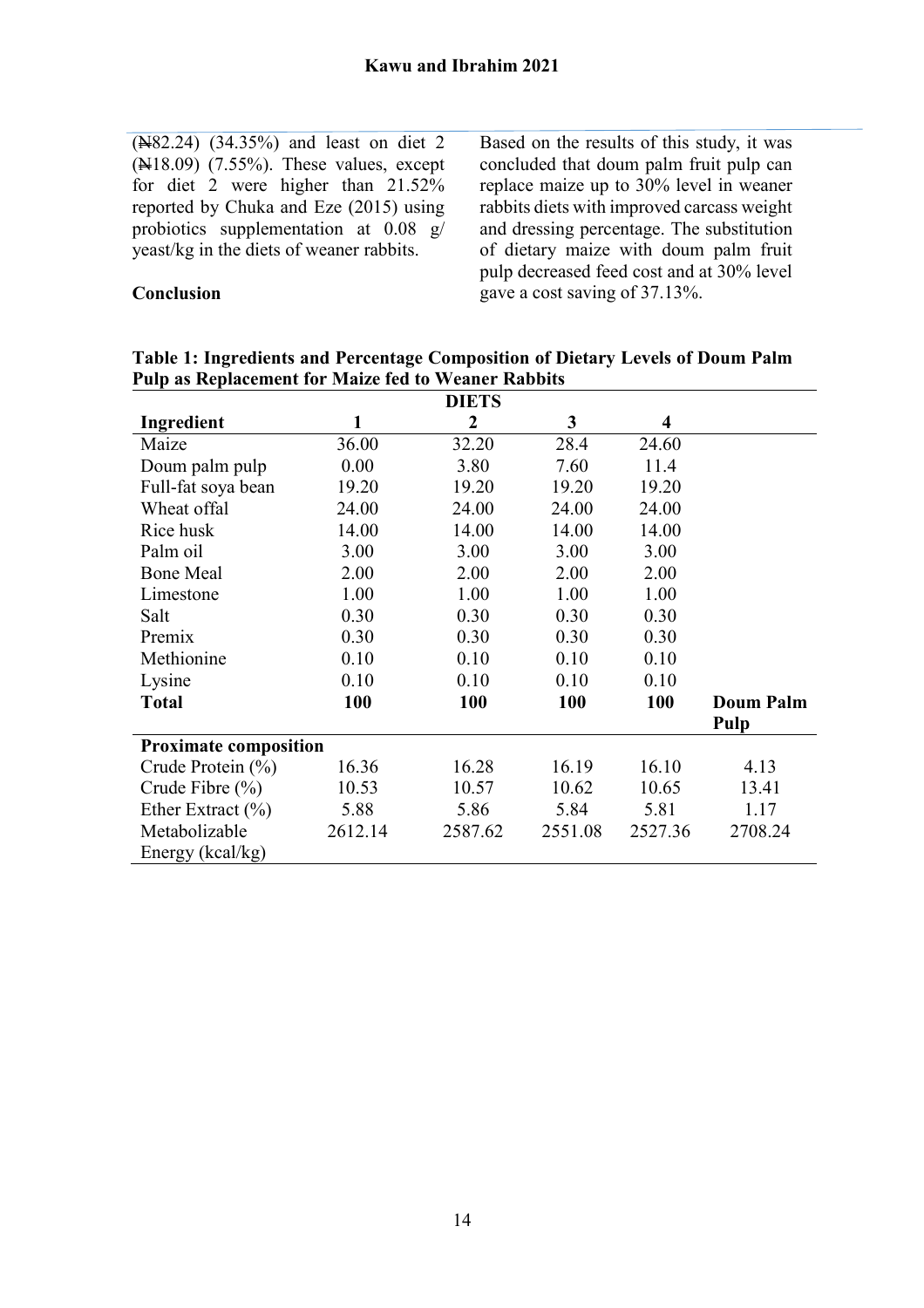|                                                              | <b>DIETS</b>       |                   |                   |                    |                    |  |  |
|--------------------------------------------------------------|--------------------|-------------------|-------------------|--------------------|--------------------|--|--|
| <b>Parameters</b>                                            | 1                  | $\overline{2}$    | 3                 | $\boldsymbol{4}$   | <b>SEM</b>         |  |  |
| Live weight (kg)                                             | $1.67^{\rm b}$     | 1.69 <sup>b</sup> | 1.99 <sup>a</sup> | $2.05^{\rm a}$     | $0.11*$            |  |  |
| Carcass weight (kg)                                          | 0.74 <sup>c</sup>  | $0.81^{bc}$       | $0.98^{ab}$       | 1.11 <sup>a</sup>  | $0.07*$            |  |  |
| Dressing percentage                                          | 44.37 <sup>b</sup> | $48.20^{b}$       | $49.34^{ab}$      | 54.30 <sup>a</sup> | $1.52*$            |  |  |
| Carcass length (cm)                                          | 16.62              | 15.75             | 17.00             | 16.37              | $0.51^{NS}$        |  |  |
| Organ characteristics expressed as percentage of live weight |                    |                   |                   |                    |                    |  |  |
| Heart                                                        | 0.36               | 0.29              | 0.28              | 0.28               | 0.04 <sup>NS</sup> |  |  |
| Lungs                                                        | 0.58               | 0.54              | 0.48              | 0.64               | $0.07^{NS}$        |  |  |
| Spleen                                                       | $0.16^{b}$         | $0.12^b$          | $0.30^{ab}$       | $0.58^{a}$         | $0.12*$            |  |  |
| Liver                                                        | 2.62               | 2.93              | 2.89              | 2.70               | 0.15 <sup>NS</sup> |  |  |
| Kidney                                                       | 0.91a              | 0.70 <sup>b</sup> | $0.75^{ab}$       | $0.72^{ab}$        | $0.06*$            |  |  |

### **Table 2: Carcass and Organ Characteristics of Weaner Rabbits Fed Doum Palm Based Diets**

 $\overline{abc}$  = Means bearing different superscripts within the same row differ. \*= (P<0.05), NS = Not Significant, SEM = Standard Error of Means

### **Table 3: Cost Benefit of Weaner Rabbits Fed Doum Palm Based Diets**

|                                  |        | <b>DIETS</b> |        |        |
|----------------------------------|--------|--------------|--------|--------|
| <b>Parameters</b>                |        | $\mathbf 2$  |        | 4      |
| Total feed intake (kg)           | 2.08   | 2.15         | 2.13   | 2.24   |
| Feed cost $(\frac{N}{kg})$       | 95.54  | 90.59        | 85.60  | 80.64  |
| Total feed cost $(\mathbb{H})$   | 198.72 | 194.77       | 182.33 | 180.63 |
| Total weight gain (kg)           | 0.83   | 0.88         | 1.16   | 1.20   |
| Feed cost/kg gain $(\mathbb{N})$ | 239.42 | 221.33       | 157.18 | 150.53 |
| Cost saving $(\mathbb{H})$       |        | 18.09        | 82.24  | 88.89  |
| Percent cost saving              |        | 7.55         | 34.35  | 37.13  |

### **References**

- Abdulraheem, M.A., Muhammad-Lawal, A., Olasore, A.A. and Oni, O.O. (2016). Assessment of Animal Protein Consumption and Food Security Among Rural Households in Kwara State, Nigeria. *American Journal of Business and Society*, 1 (4): 233- 245.
- Adekunmi, A.O., Ayinde, J.O. and Ajala, A.O. (2017). An assessment of animal protein consumption patterns among rural dwellers in Osun state, Nigeria. *Ife Journal of*

*Agriculture,* 29 (1): 84 – 94.

- AOAC (2006). Association of Official Analytical Chemist. Official *Method of Analysis* 20th Edition, Washington, D. C., USA. Pp 277- 294.
- Ajuogu, P. K., Ironkwe, M. O., Timi, S., Wekhe, S. N., Yahaya, M. A. and Ere, E. R. (2015). The haematological profile of adult buck rabbits exposed to graded levels of *Cyathula prostrata*  (Pasture Weeds) In Southern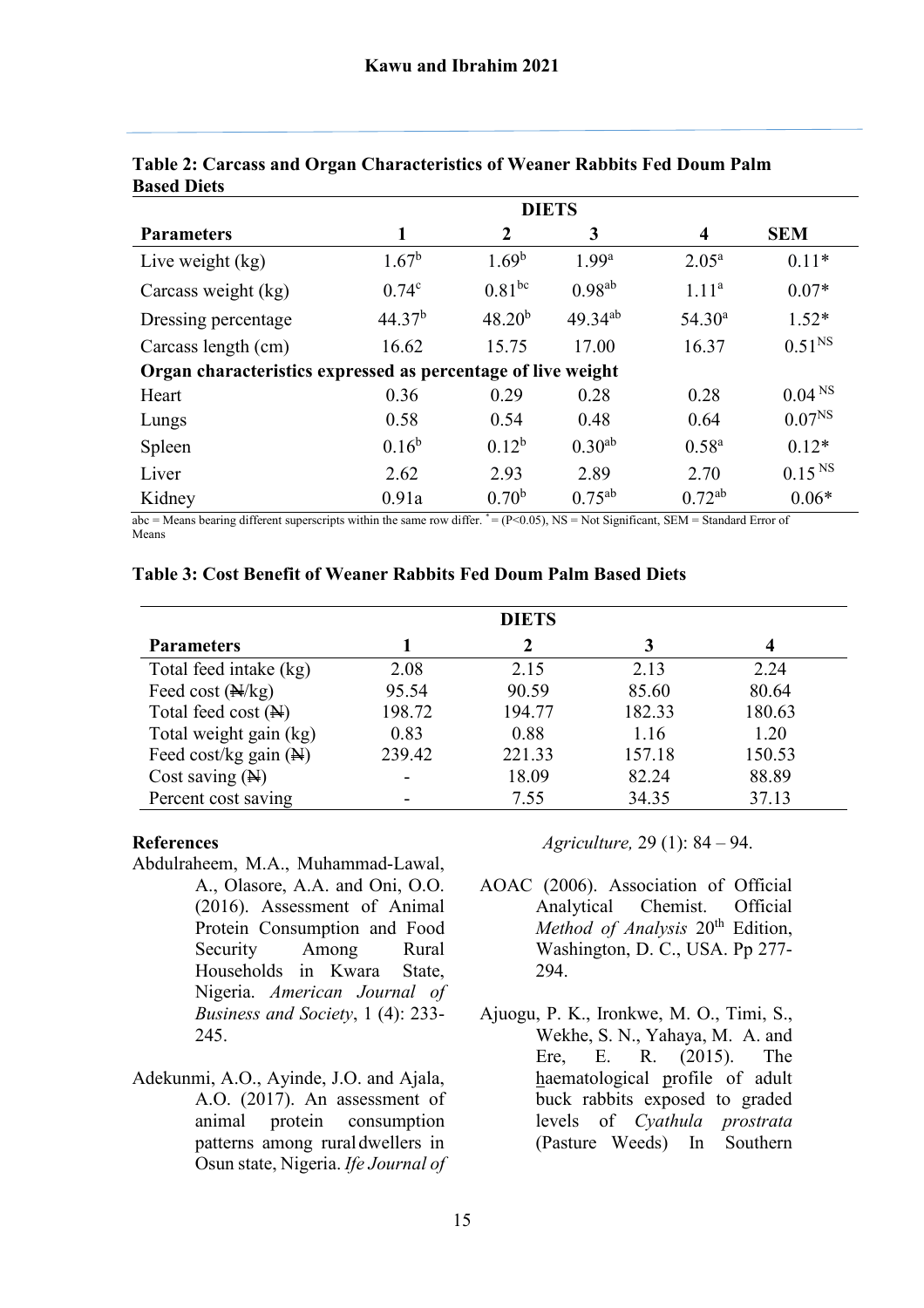Nigeria. *International Journal of Livestock Research,*

- Akinmutimi, A. H. and Onwukwe, C. C. (2002). Effect of cooking with various concentrated potash on nutrient composition of Lima beans. *Journal of Agriculture Biotechnology and Environment,*   $1: 1-3$
- Akinmutimi, A. H. and Anakebe, O. C. (2008). Performance of weaner rabbits fed graded levels of yam and sweet potatoe in place of maize based diets. *Pakistan Journal of Nutrition* 7(5):700 – 704.
- Chuka, E. and Eze, D. (2015). Growth Performance and Cost Benefit of Weaner Rabbits Fed Diet Supplemented with Probiotic in the Tropics. *Pakistan Journal of Nutrition*. 14:47-49.
- Datti, Y., Ibrahim, M., Salihu, I., Abdulhadi, M., Muhammad, S. M. Abubakar, S. A., Halima, S., Ahmad, U. U. and Nura, T. (2020). Mineral content, proximate composition and antioxidant properties of the ethanol extract of *Hyphaene thebaica* L. from Gezawa town, Kano State, Nigeria. *Asian Journal of applied chemistry Research*. 6(2)33-40

Duncan, D.B. (1955). Multiple Range and Multiple F. Test. *Biometrics.11:* 1-42.

Ewuola, E. O. and Egbunike, G. N. (2008). Haematological and serum biochemical response of growing rabbit bucks fed different levels of dietary fumonisin B1. *African Journal of*  *Biotechnology*, 7: 4304-4309.

- Food and Agriculture Organization (2009). Fisheries: the state of World Fisheries and Agriculture (SOFIA), PART I: World Review of Fisheries and Agriculture; Fish consumption Pp. 58 - 65.
- Hanan, S. A., Alshimaa, A. K., Shimaa, A. A., Shimaa, I. S., Haitham, A. B. Mohammed, F. M., Dalia, E. A. and Afaf, N. A. (2020). Effects of dietary doum palm fruit powder on growth, antioxidant capacity, immune response and disease resistance of African catfish, *Clarias gariepinus* (B). *Animals,* 10(1407), 1 – 18.
- Haruna, I. M. and Muhammad, A. S. (2018). Carcass characteristics of weaner rabbits fed concentrate diets with graded levels of yam peel meal. *Nigerian Journal of Animal Science,* 20(4): 561 -566
- Ibitoye, E. B., Jimoh, A. A., Hussaini, A. and Sanni, B. S. (2020). Comparative evaluation of three different energy sources on performance, carcass characteristics, hematology and serum biochemistry of rabbits. *Nigerian Journal of Animal Science,* 22 (3)*: 139- 146.*
- Ibrahim, A., Magaji, M. Y. and bah, S. U. (2018). Effects of dietary levels of doum palm pulp meal *(Hyphaene thebaica) supplementation* on the performance of broiler chickens. *Asian Journal of Research I Animal and Veterinary Sciences,*   $2(2)$ ,  $1 - 8$ .